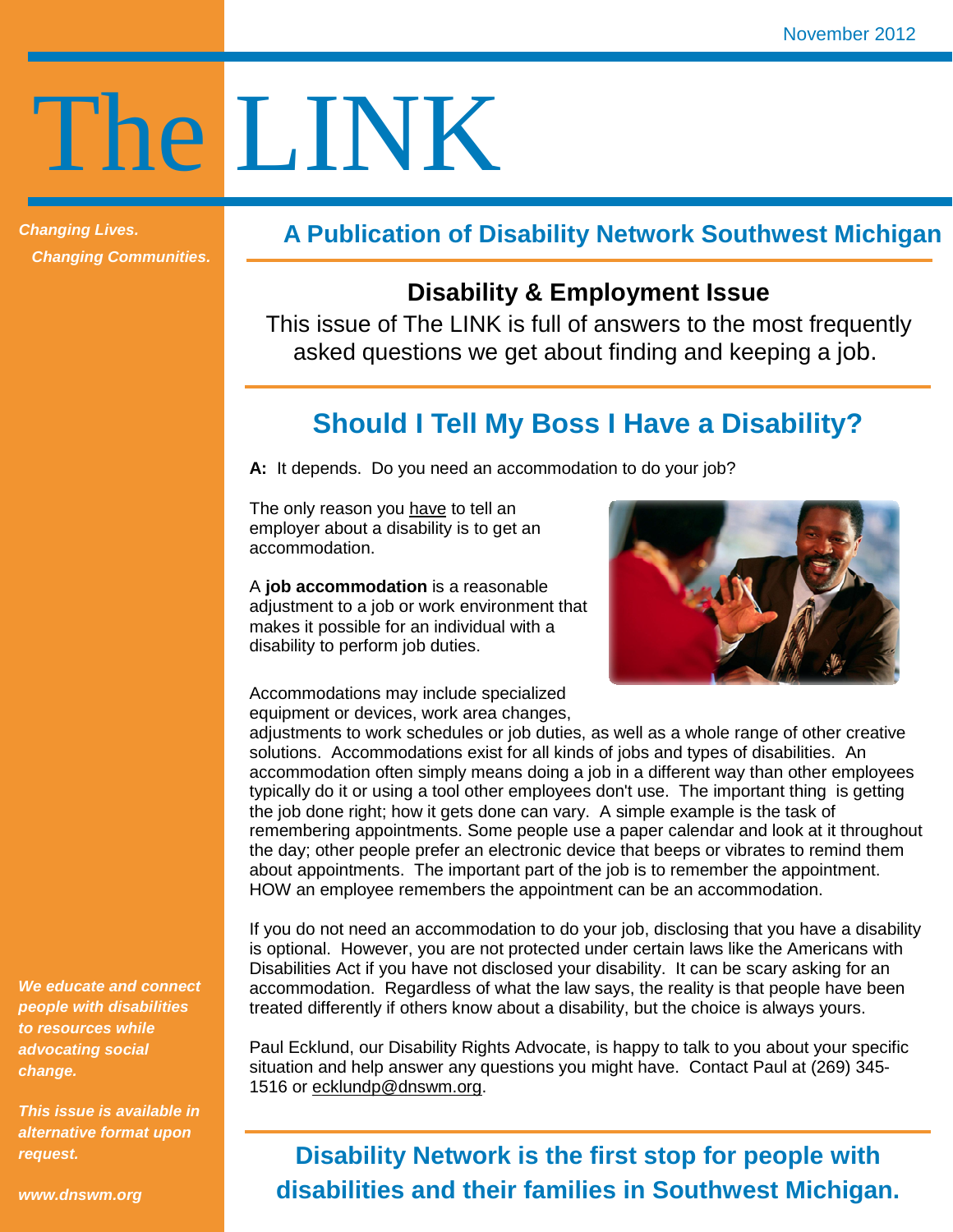## **How Do I Request an Accommodation?**

**A:** Just ask! That is easier said than done. The law says you do not need to make a request in writing or use any specific language. However, we recommend that if you make a verbal request, you follow up with a note or letter or even an email to be sure it is in writing. This protects you and reduces the possibility of your boss misunderstanding what you have asked for. If you need some help figuring out HOW to make a request, we'd be happy to talk to you! We can help you develop and practice your request, as well as give you a guide to do it in writing. Call us at (269) 345-1516 and ask for Paul or Michele, or if you live in Cass or Berrien Counties, call Joanne at (269) 982-7761.

Sometimes when people talk about their disability, they mention all the things that are hard to do or what they can't do. This can be important in some settings, but employers don't want to hear what you can't do. They want to know how you will be a good employee. When you are having trouble doing something at work because of a disability, be sure to talk about it in a solutionoriented way.



Which of these would YOU rather hear if you were the boss?

- Example 1: I have a brain injury and it's hard to remember all the things I need to do each day. That's why I forgot to call that client back.
- Example 2: I have a brain injury that makes it hard for me to remember verbal instructions; when I have written instructions I can complete tasks without leaving something out. I'm asking you to work with me and make a checklist of daily activities.

Example #1 isn't much of a request. It sounds like the employee is making excuses for not doing their job. It tells the boss that the employee is having some difficulty on the job but doesn't offer any solutions. It can seem like the employee is expecting the boss to come up with an accommodation idea.

Example #2 is solution oriented. It lets the boss know the employee has a disability, and the employee comes across as a problem-solver by offering a solution to keep the disability from having a negative impact on the job.

# **What If I Don't Know What Accommodation I Need?**

**A:** What have you tried in the past? Was there a tool or strategy that you used at school or in a previous job that helped you? Many times a familiar strategy will work in a new situation. Sometimes new situations or new job duties come up and we are unsure what kind of accommodation we need. If you are unsure of what accommodation you need, take steps to find out right away. You can ask your employer to partner with you in this process. You can also call us if you need help.

A great resource for helping you figure out what accommodation you might need is **Job Accommodation Network (JAN)**. JAN offers free, expert, and confidential guidance on workplace accommodations and disability employment issues. They work toward practical solutions that benefit both employers and employees. JAN is available by phone or online at www.askjan.org or 1-800-526-7234 (Voice) & 1-877-781-9403 (TTY).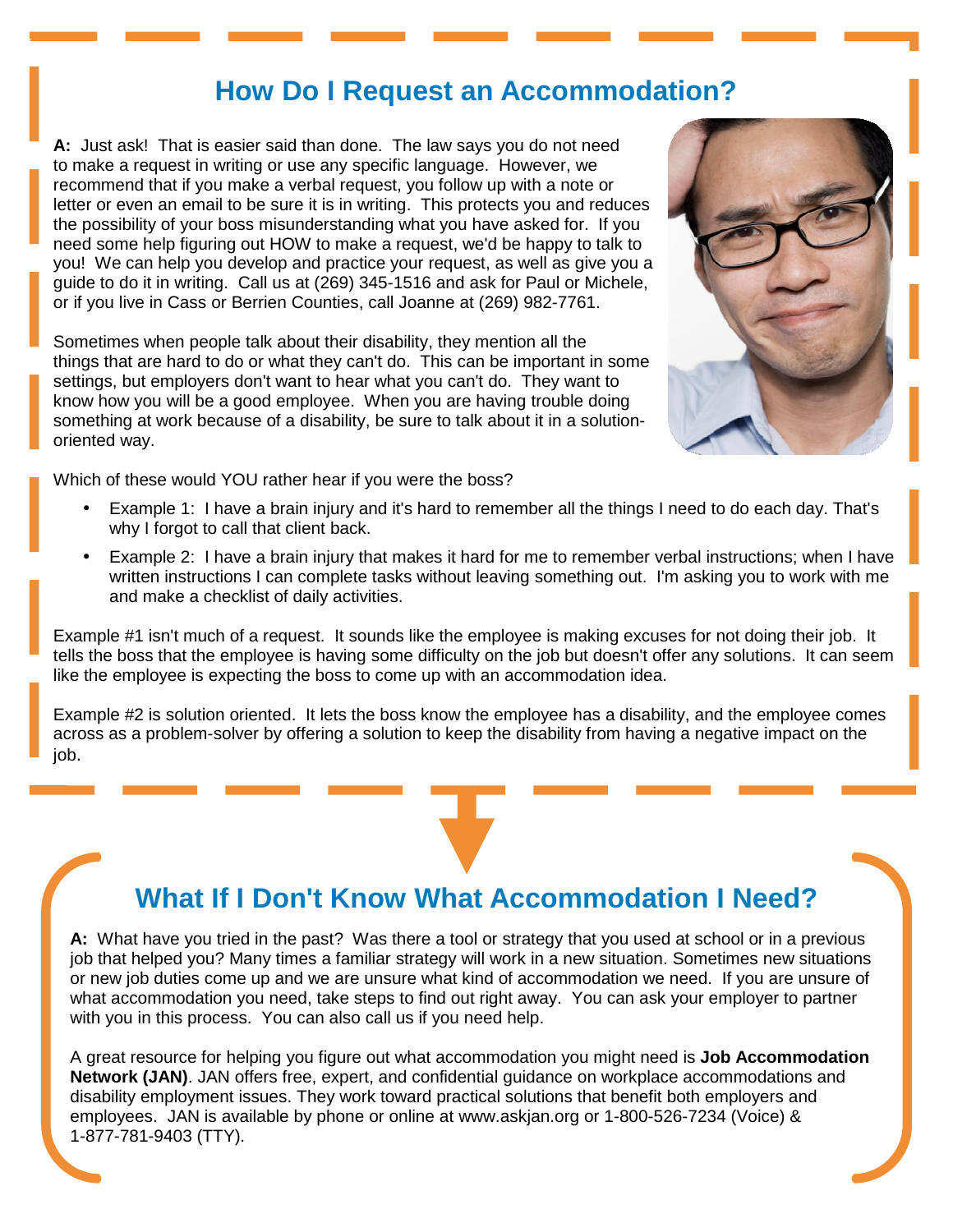# **Will Working Affect My Social Security Disability Benefits?**



**A:** It might. We want you to be educated and informed about how getting a job or increasing your earnings can affect your SSI, SSDI or other disability-related benefits.

The Social Security Administration has several special rules that make it possible for people with disabilities receiving Social Security or Supplemental Security Income (SSI) to work and still receive

monthly payments and Medicare or Medicaid. Social Security calls these rules "**work incentives**." These work incentives can be difficult to understand. Basic information can be found on the Social Security Administration's website www.ssa.gov. It is also important to remember that you are responsible for tracking and reporting your earnings to Social Security.

Our Social Security Disability Benefits Counselors, Pete Mulder and Crystal Haigh, can help answer questions about your specific situation. Contact them at (269) 345-1516.

#### **New Social Security Disability Thresholds for 2013\***

**SSDI recipients will receive a 1.7% Cost of Living Adjustment (COLA) in 2013.**

| <b>Substantial Gainful Activity (SGA)</b> |              | 2012          | 2013          |
|-------------------------------------------|--------------|---------------|---------------|
|                                           | Non-Blind    | \$1,010/month | \$1,040/month |
|                                           | <b>Blind</b> | \$1,690/month | \$1,740/month |
| <b>Trial Work Period (TWP)</b>            |              | 2012          | 2013          |
|                                           |              | $$720/m$ onth | $$750/m$ onth |

#### **New SSI Benefit Levels for 2013\***

**SSI recipients will receive a 1.7% Cost of Living Adjustment (COLA) in 2013.**

| <b>SSI Federal Payment Standard</b> | 2012          | 2013          |
|-------------------------------------|---------------|---------------|
| Individual                          | \$698/month   | \$710/month   |
| Couple                              | \$1,048/month | \$1,066/month |
| <b>SSI Resources Limit</b>          | 2012          | 2013          |
| Individual                          | \$2,000       | \$2,000       |
| Couple                              | \$3,000       | \$3,000       |
|                                     |               |               |

Source: www.ssa.gov

# **Will I Lose Medicaid If I Get a Job?**

A: Maybe not! If you are eligible for a program called Freedom to Work (FTW) you may be able to keep your Medicaid benefits while you work.

When you go to work and earn money, you need to tell your Department of Human Services (DHS) worker. DHS determines eligibility for the Freedom to Work (FTW) program. In general, you may qualify for FTW if you currently have Medicaid, are determined to be "disabled" by Social Security Administration standards, and you go to work. Your DHS worker can look at the specific requirements in their benefits manual, BEM 174, to see if you qualify.



If you have questions about Freedom to Work Medicaid, give us a call at (269) 345-1516.